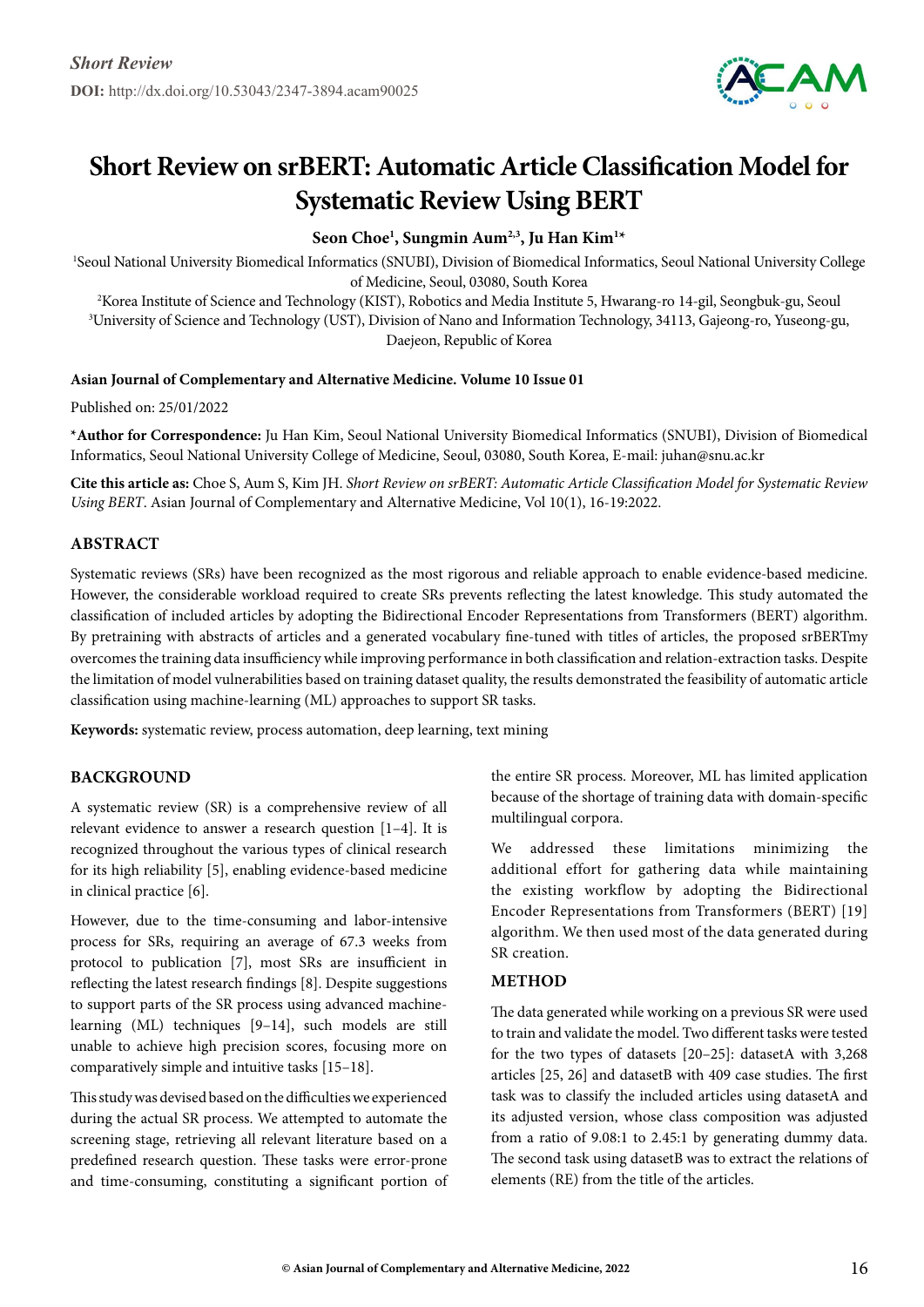

We pretrained the srBERT $_{\rm mv}$  model using abstracts of included articles with a vocabulary obtained by tokenizing the articles. We then developed other submodels ( $\text{srBERT}_{\text{mix}}$ ,  $\text{srBERT}_{\text{mix}}$ , and original BERT) by differentiating the pretrained data and vocabulary. Fine-tuning was applied to all the pretrained models, using the titles of included articles.

# **Results**

Our proposed srBERTmy model achieved superior results for almost every performance index in both classification and relation-extraction tasks. The  $srBERT_{mv}$  model, pretrained using 250,000 (355,000) steps, exhibited the highest performance in the first task, with an accuracy of 94.35% (89.38%), an area under the receiver operating characteristic curve of 0.77 (0.9), and an F1 score of 66.12 (78.64) on the original and (adjusted) datasets. In the second task, the model trained on 100,000 steps achieved an accuracy of 93.5% with a loss of 27%, outperforming the other evaluated models, including the original BERT model.

Compared with the gold standard generated by our manual work, the poorly-filtered cases were accepted as having sufficient error to require reconfirmation for title ambiguity. From these results, we verified the applicability of our model to an actual SR study and expectable synergy between the mutual studies.

# **Discussion**

Our research demonstrated the possibility of automatically classifying articles to support SR tasks and reusing BERTbased models.

However, there were limitations to consider in developing our model. We designed a multilingual model to analyze as many varied articles as possible without language restriction. Although our multilingual model was efficient, exhibiting adequate performance on datasets composed of both Chinese and English, it was challenging to assess the optimization of each language and reflection of their characteristics on the model.

Furthermore, we observed model vulnerabilities where the learning performance is highly biased by the observed data and influenced by the sufficiency of the training datasets with unique terminology. We verified that the misclassified cases were similar in that they were insufficiently secured in the training data. Data sufficiency is an inevitable challenge of natural languaging processing (NLP) models in specialized domains. Along with the increasing demand for NLP in various domains, model optimization could be improved by the cooperation of experts to build their own corpus for their field, such as bioBERT [27] and clinical BERT [28], where BERT models have been trained with a focus on the medical field.

We expect srBERT can also contribute to the literature, given that a BERT model pretrained appropriately to a field of interest could be reused by additionally training only detailed topics.

Aside from its state-of-the-art performance compared with other models, the srBERT model had the potential to be used to screen newly updated data or create new SRs if a similar corpus is used. Because fine-tuning is inexpensive in terms of computational cost compared with pretraining, this form of transfer learning enables researchers to exploit powerful deep neural network models without having access to a high-end computing environment.

# **List of Abbreviations**

SR: Systematic Review

NLP: Natural Language Processing

BERT: Bidirectional Encoder Representations from Transformers

TPU: Tensor Processing Unit

AUC: Area under The Curve

RE: Relation Extraction

SVC: Support Vector Classification

# **Ethics approval and consent to participate**

Not applicable

# **Consent for publication**

Not applicable

# **Availability of data and materials**

The pre-trained data format and weights of srBERT are available at <https://github.com/SEONCHOE/>

# **Competing interests**

The authors declare that they have no competing interests

# **Author contributions**

SC conducted learning data extraction, organized the results and wrote the manuscript. SMA applied the algorithm, conducted parameter tuning. JHK reviewed and confirmed the manuscript.

#### **Acknowledgements**

Not applicable

#### **Funding Acknowledgments.**

The author(s) disclosed receipt of the following financial support for the research, authorship, and/or publication of this article: This work was supported by The Healthcare Bigdata Showcase Project by Korea Disease Control and Prevention Agency in the Republic of Korea (no.4800-4848- 501) and Education and Research Encouragement Fund of Seoul National University Hospital.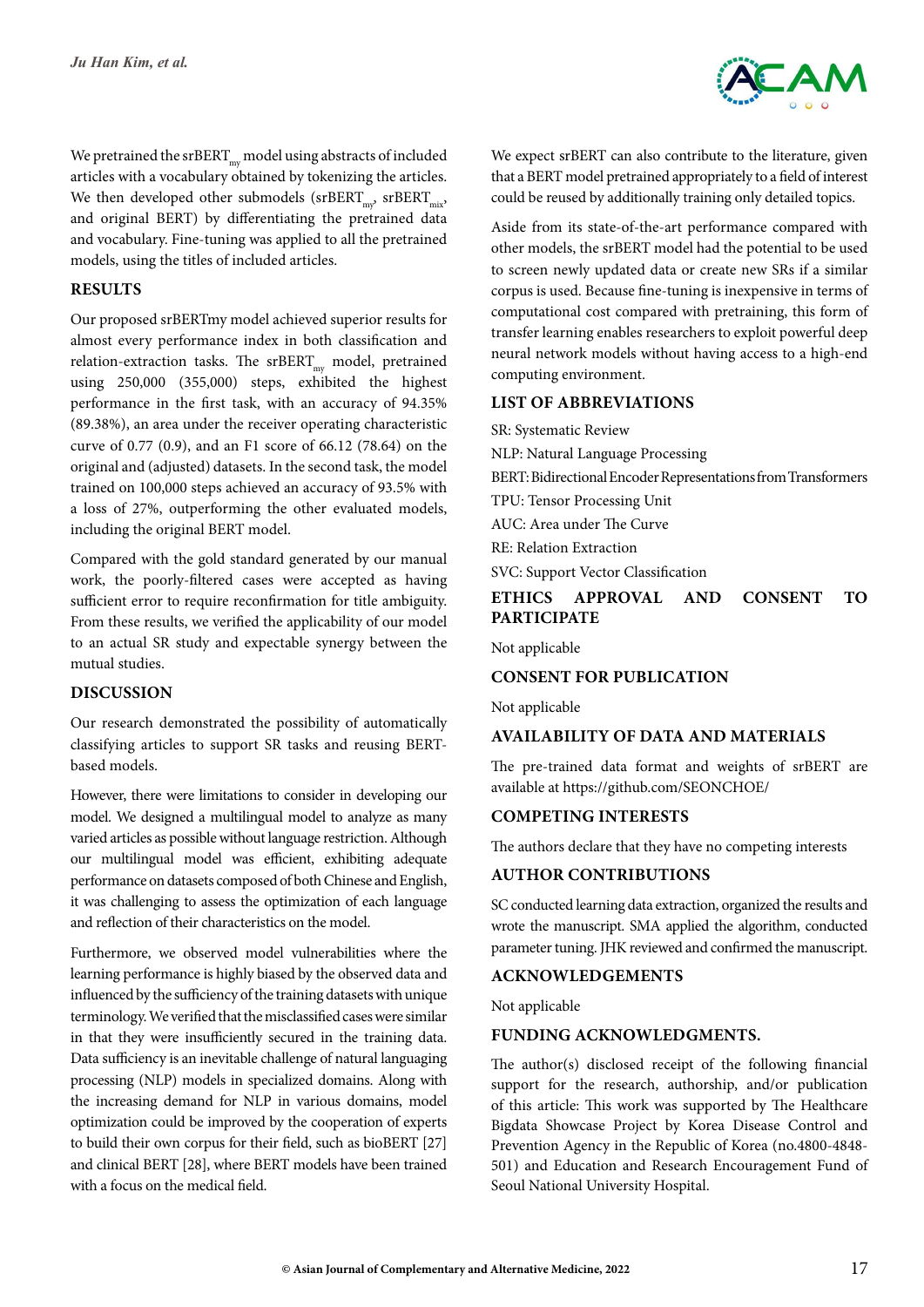

## **References**

- 1. Siddaway AP, Wood AM, Hedges LV. How to Do a Systematic Review: A Best Practice Guide for Conducting and Reporting Narrative Reviews, Meta-Analyses, and Meta-Syntheses. Annu Rev Psychol 2019; 70: 747-70.
- 2. Pati D, Lorusso LN. How to Write a Systematic Review of the Literature. Herd 2018; 11: 15-30.
- 3. Uman LS. Systematic reviews and meta-analyses. J Can Acad Child Adolesc Psychiatry 2011; 20: 57-9.
- 4. Clarke M, Hopewell S, Chalmers I. Reports of clinical trials should begin and end with up-to-date systematic reviews of other relevant evidence: a status report. J R Soc Med 2007; 100: 187-90.
- 5. Gupta S, Rajiah P, Middlebrooks EH, Baruah D, Carter BW, Burton KR, et al. Systematic Review of the Literature: Best Practices. Academic Radiology 2018; 25: 1481-90.
- 6. Cohen A, Adams C, Yu C, Yu P, Meng W, Duggan L, et al. Evidence-based medicine, the essential role of systematic reviews, and the need for automated text mining tools; 2010. p376-80.
- 7. Borah R, Brown AW, Capers PL, Kaiser KA. Analysis of the time and workers needed to conduct systematic reviews of medical interventions using data from the PROSPERO registry. BMJ Open 2017; 7: e012545.
- 8. Jaidee W, Moher D, Laopaiboon M. Time to update and quantitative changes in the results of cochrane pregnancy and childbirth reviews. PloS one 2010; 5: e11553-e.
- 9. Bragge P, Clavisi O, Turner T, Tavender E, Collie A, Gruen R. The Global Evidence Mapping Initiative: Scoping research in broad topic areas. BMC medical research methodology 2011; 11: 92.
- 10. Snilstveit B, Vojtkova M, Bhavsar A, Stevenson J, Gaarder M. Evidence & Gap Maps: A tool for promoting evidence informed policy and strategic research agendas. J Clin Epidemiol 2016; 79: 120-9.
- 11. Arksey H, O'Malley L. Scoping studies: towards a methodological framework. International Journal of Social Research Methodology 2005; 8: 19-32.
- 12. Qi X-S, Bai M, Yang Z-P, Ren W-R. Duplicates in systematic reviews: A critical, but often neglected issue. World Journal of Meta-Analysis 2013; 1: 97-101.
- 13. Qi X, Yang M, Ren W, Jia J, Wang J, Han G, et al. Find duplicates among the PubMed, EMBASE, and Cochrane Library Databases in systematic review. PloS one 2013; 8.
- 14. Jiang Y, Lin C, Meng W, Yu C, Cohen AM, Smalheiser NR. Rule-based deduplication of article records from bibliographic databases. Database : the journal of biological databases and curation 2014; 2014: bat086-bat.
- 15. Kiritchenko S, de Bruijn B, Carini S, Martin J, Sim I. ExaCT: automatic extraction of clinical trial characteristics from journal publications. BMC Med Inform Decis Mak 2010; 10: 56.
- 16. Thomas J, McNaught J, Ananiadou S. Applications of text mining within systematic reviews. Research Synthesis Methods 2011; 2: 1-14.
- 17. Ananiadou S, Rea B, Okazaki N, Procter R, Thomas J. Supporting Systematic Reviews Using Text Mining. Social Science Computer Review 2009; 27: 509-23.
- 18. Wallace BC, Small K, Brodley CE, Lau J, Trikalinos TA. Deploying an interactive machine learning system in an evidence-based practice center: abstrackr. In: Proceedings of the 2nd ACM SIGHIT International Health Informatics Symposium. Miami, Florida, USA: Association for Computing Machinery; 2012. p819–24.
- 19. Devlin J, Chang M-W, Lee K, Toutanova K. BERT: Pre-training of Deep Bidirectional Transformers for Language Understanding. In; 2018. parXiv:1810.04805.
- 20. Wang P, Yang J, Liu G, Chen H, Yang F. [Effects of moxibustion at head-points on levels of somatostatin and arginine vasopressin from cerebrospinal fluid in patients with vascular dementia: a randomized controlled trial]. Zhong Xi Yi Jie He Xue Bao 2010; 8: 636-40.
- 21. Chen H, Wang P, Yang J, Liu G. [Impacts of moxibustion on vascular dementia and neuropeptide substance content in cerebral spinal fluid]. Zhongguo Zhen Jiu. 2011;31:19-22. Chinese.
- 22. Ganghui LYJ. Effects of combination of acupuncture and moxibustion with chinese drugs on lipid peroxide and antioxidase in patients of vascular dementia. World Journal of Acupuncture-Moxibustion 1998.
- 23. Liang Y. Effect of acupuncture-moxibustion plus chinese medicinal herbs on plasma TXB2, 6-Keto-PGF1α in patients with vascular dementia. World Journal of Acupuncture-Moxibustion 1998.
- 24. Wang P, Yang J, Liu G, Chen H, Yang F. [Effects of moxibustion at head-points on levels of somatostatin and arginine vasopressin from cerebrospinal fluid in patients with vascular dementia: a randomized controlled trial]. Zhong Xi Yi Jie He Xue Bao. 2010;8:636-40. Chinese. doi:10.3736/jcim20100706.
- 25. Choe S, Cai M, Jerng UM, Lee J-H. The Efficacy and Underlying Mechanism of Moxibustion in Preventing Cognitive Impairment: A Systematic Review of Animal Studies. Experimental neurobiology 2018; 27: 1-15.
- 26. Aum S, Choe S, Cai M, Jerng UM, Lee J-H. Moxibustion for cognitive impairment: a systematic review and meta-analysis of animal studies. Integrative Medicine Research 2020: 100680.